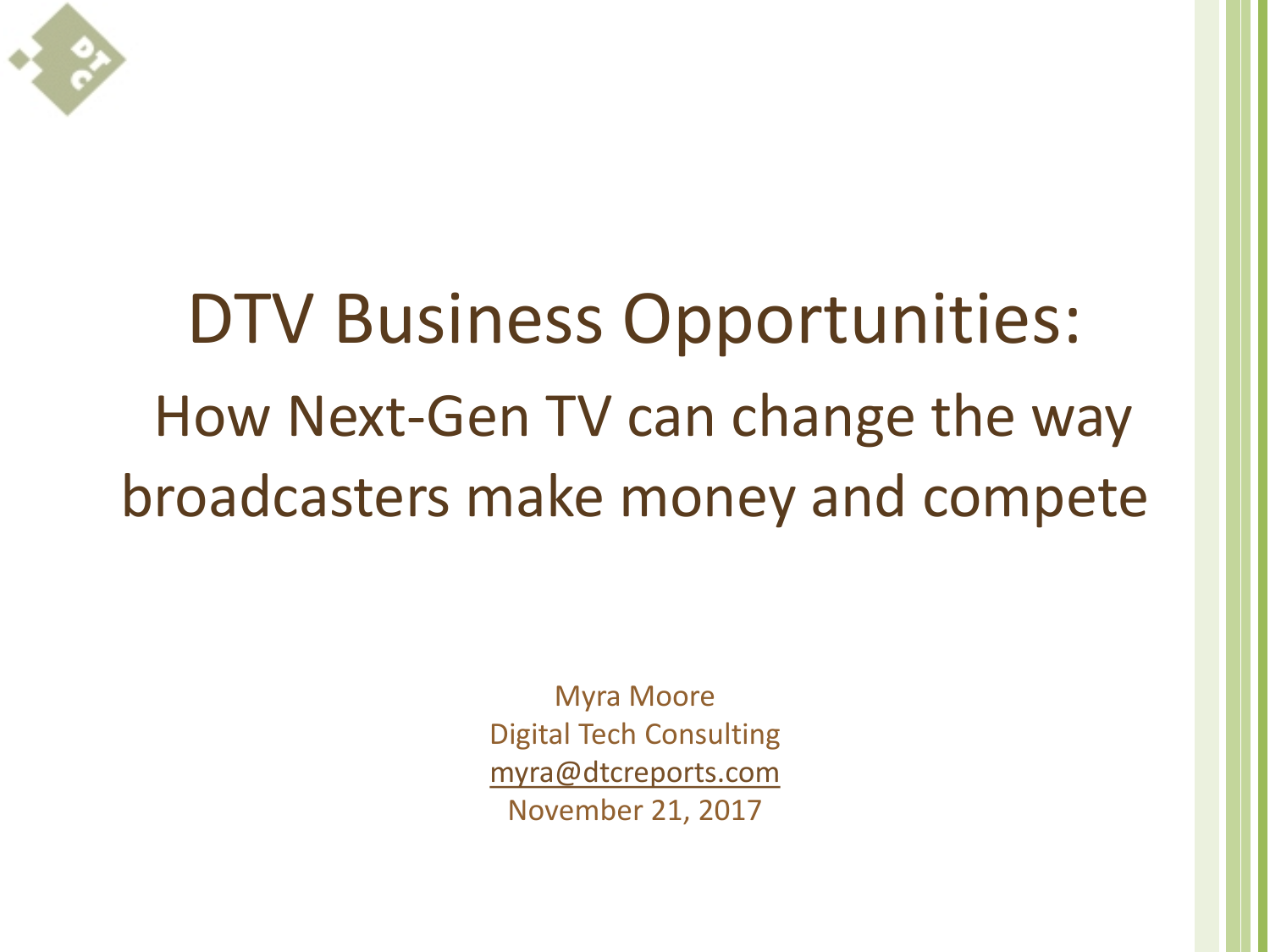

# Digital Terrestrial TV 2.0

- How the latest Next-Gen systems can expand business opportunities through:
	- Flexibility
	- Capacity
	- IP/upgradeable elements
	- Compatibility with DTT & LTE standards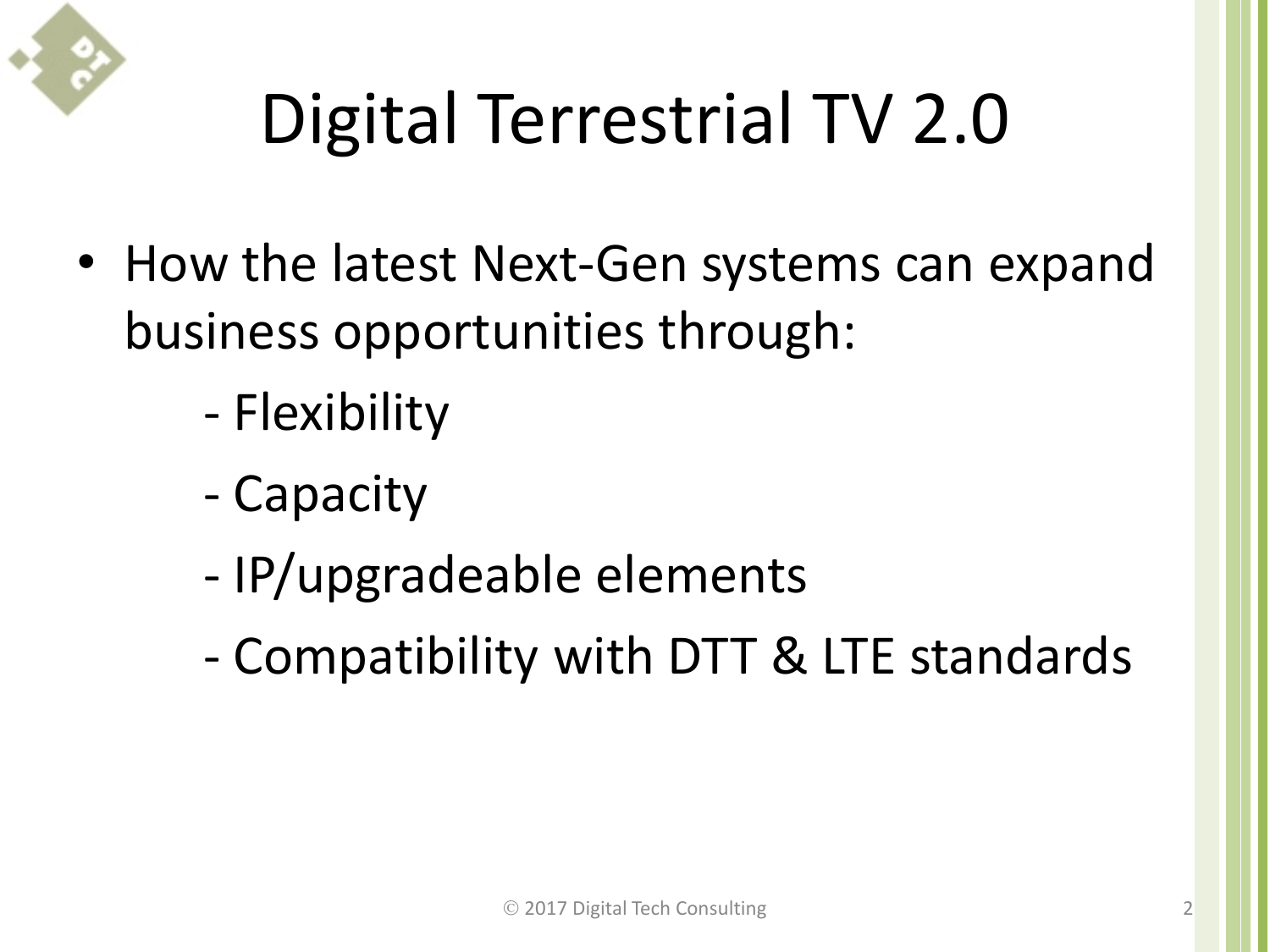# Translating to New Services

- HD, UHD & Immersive audio
- More channels
- Mobile
- Advanced emergency alert systems
- IP-based services & enhancements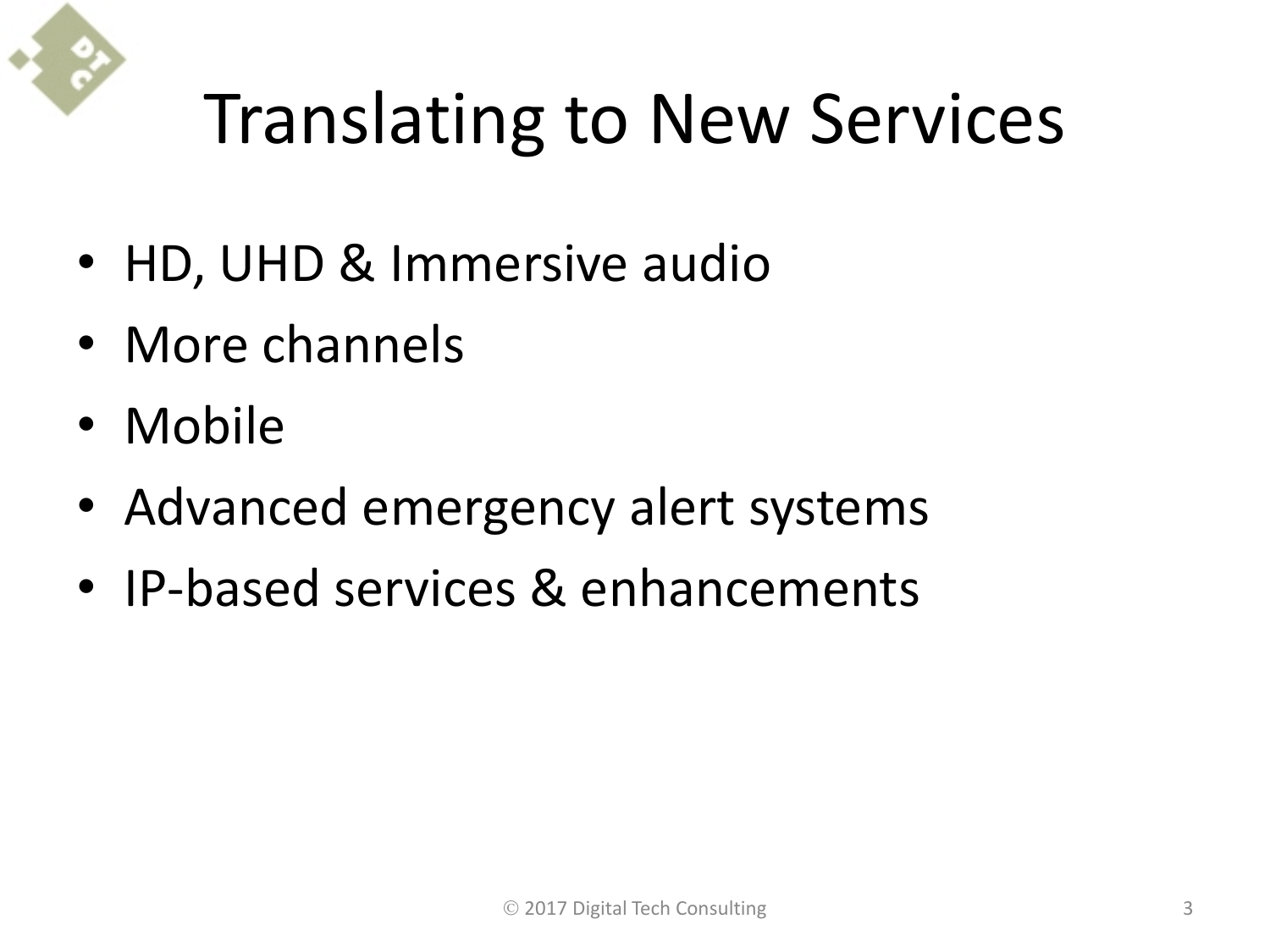

### New Services Represent More Revenue/Viewer Retention?

#### **Capacity**

- o Data transmission & "edge" storage for B-to-B services
- o Pay TV services
- o Possible premium for highest-quality pictures & sound

#### **Flexibility**

o Mobile services

#### **IP**

- Targeted advertising through apps & other methods
- o Second-screen viewing in home
- o Cloud storage for on-demand services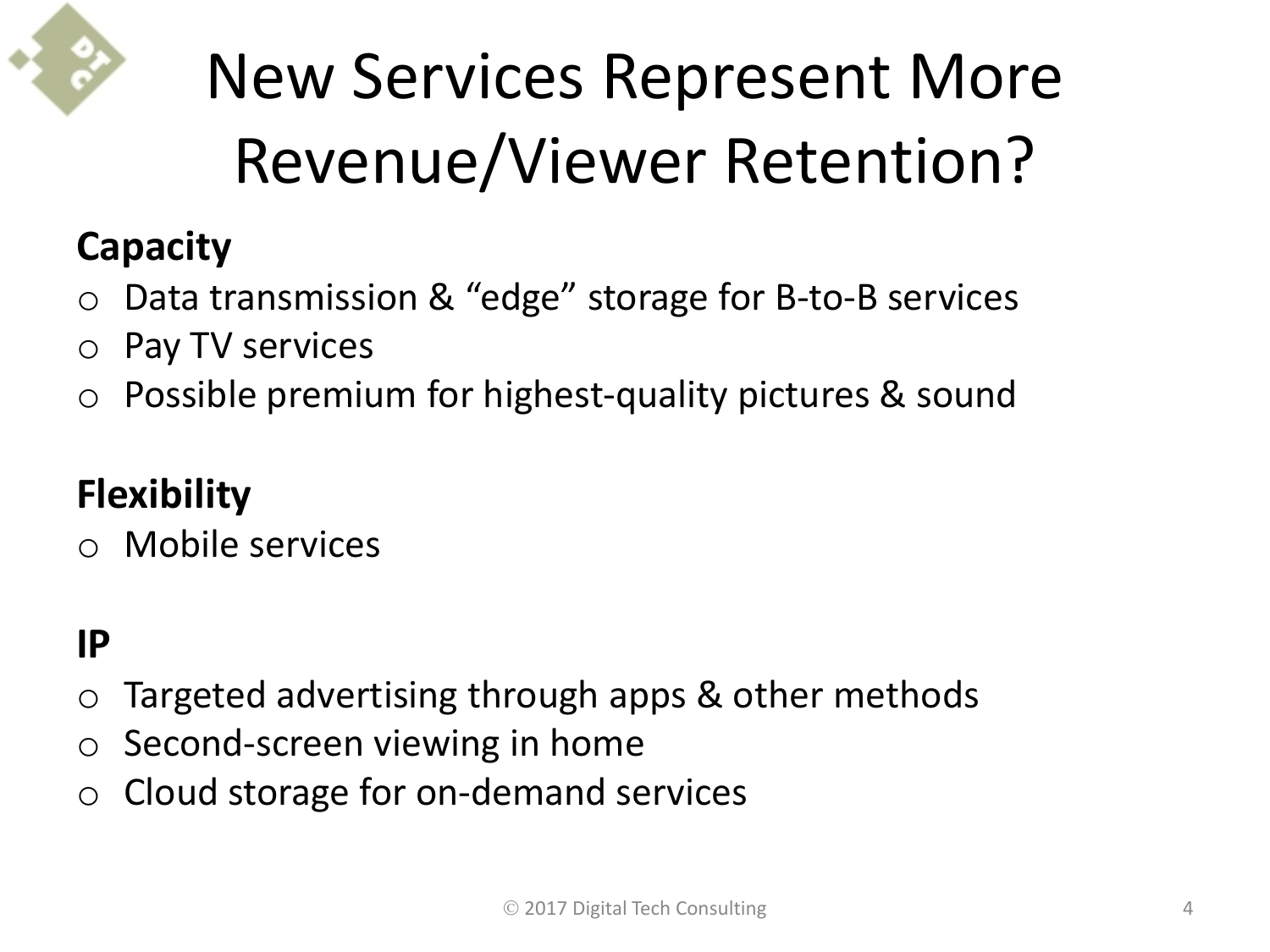

# Less Tangible Benefits

- Multiplex transmission configuration cost savings
- Long-term savings with software upgradable broadcast equipment & greater standardization throughout system
- Emergency alert systems
- Insurance against obsolescence
- Preparing for more competition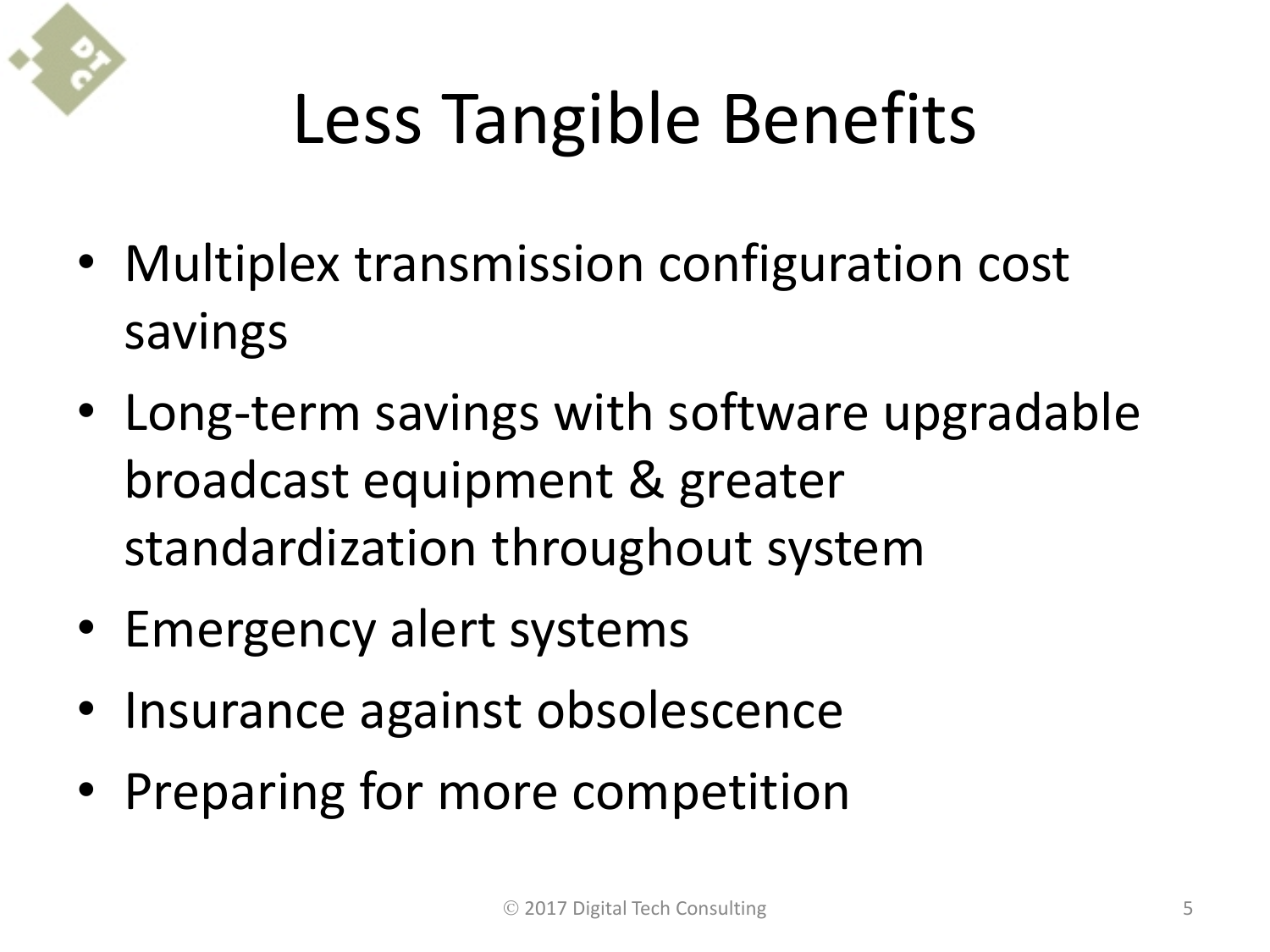

## Pain Points

- New infrastructure
- Educating viewers on transition
- Preparing all parts of ecosystem for new broadcasts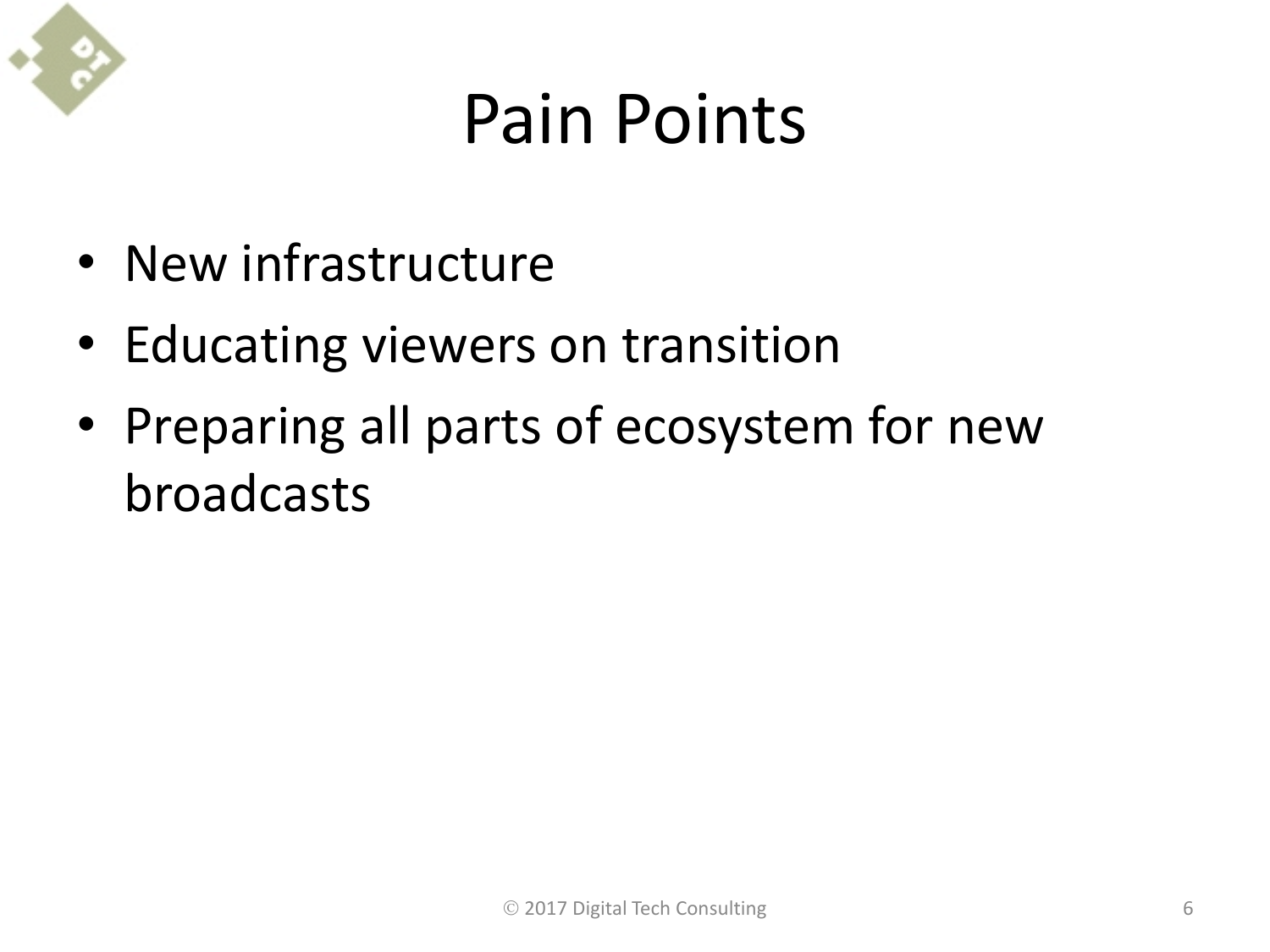#### DTT Systems Being Deployed Today

| $2^{nd}$ & $3^{rd}$ -<br><b>Generation DTT</b><br><b>Systems</b> | <b>Launch Year</b> | <b>Regional Adoption</b>     | <b>Major Countries</b>                                                    |
|------------------------------------------------------------------|--------------------|------------------------------|---------------------------------------------------------------------------|
| <b>ATSC 3.0</b>                                                  | 2017               | Asia<br><b>North America</b> | South Korea<br>United States*                                             |
| DVB-T <sub>2</sub>                                               | 2010               | Asia<br>Africa<br>Europe     | India<br>South Africa, Zambia<br>Western, Eastern and<br>Nordic countries |
| $DVB-T2 + HEVC$                                                  | 2017               | Europe                       | Germany, Italy*                                                           |
| <b>ISDB-T</b>                                                    | 2003               | Asia<br>Latin America        | Japan<br>Brazil, Argentina                                                |

#### \*Planned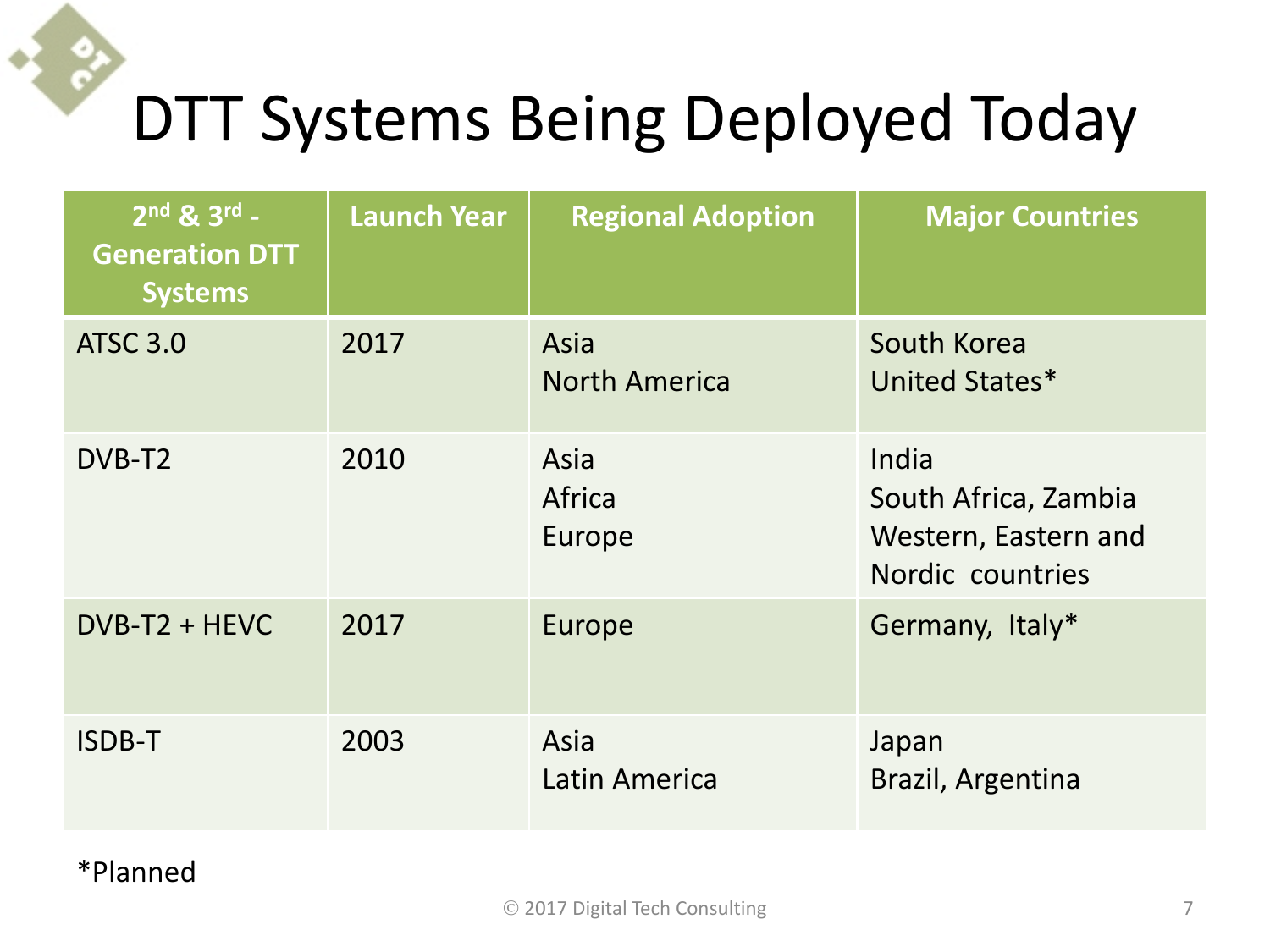

## Summary

- Greater flexibility & capacity most important elements for new business cases
- IP based or hybrid broadband/broadcast standards critical for a next-gen TV system
- Sustained relevance and competitiveness must be part of business-case equation